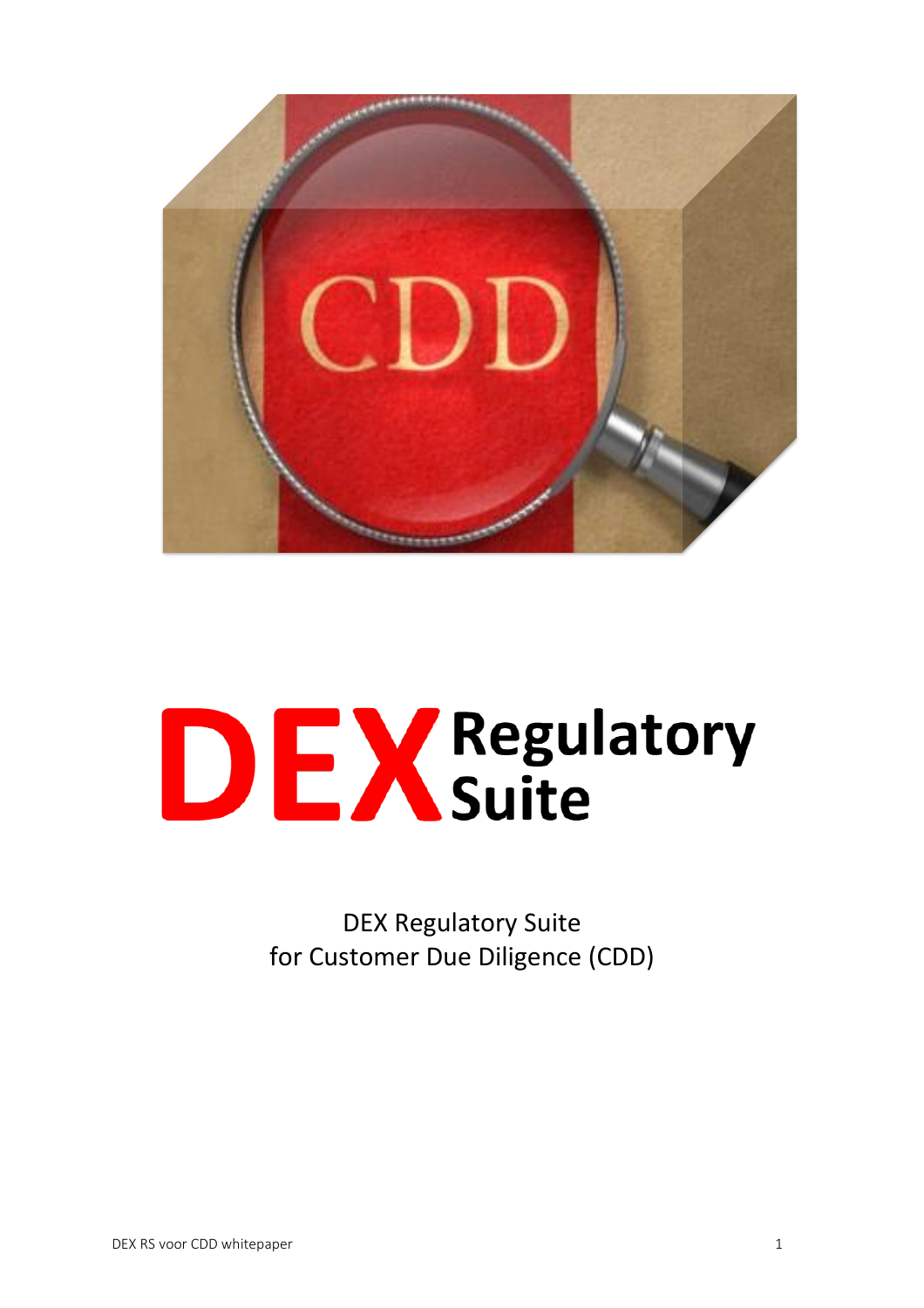This white paper discusses the Customer Due Diligence process and the solution that DEX Regulatory Suite provides to support the Customer Due Diligence process.

## Customer Due Diligence

In recent years, issues such as money laundering, terrorist financing, fraud, corruption and sanctions legislation have received full attention, because these crimes have a major impact on our society. Because these crimes are manifested through our financial system, legislation has been developed for financial institutions to prevent and combat these crimes. DNB and the AFM supervise financial institutions.

Literally, Customer Due Diligence means 'due diligence for the customer'. This means that financial institutions must know their customers well to ensure that no financial crimes are committed. Some important things a financial institution should know about its customer in the context of CDD are:

- Who is the customer?
- Why does the customer want to use your services and is this appropriate?
- Involve the client with risk-increasing activities that increase the risk of money laundering, terrorist financing, fraud, corruption, tax avoidance/evasion and sanctions legislation?



The Customer Due Diligence process is

developed by financial institutions to know their clients and not to establish relationships with persons who could damage trust in the financial company. When a company falls under the scope of a law or regulation (Wwft, SW, AMLD) and a relationship is entered into with a potential customer, a CDD investigation must be performed. A CDD study is a risk assessment and risk assessment in accordance with the guidelines of relevant legislation.

Without CDD, companies expose themselves to fraud and fines for non-compliance with the requirements set out in laws and regulations. Failure to comply with laws and regulations can result in large fines for companies, not to mention possible reputational damage.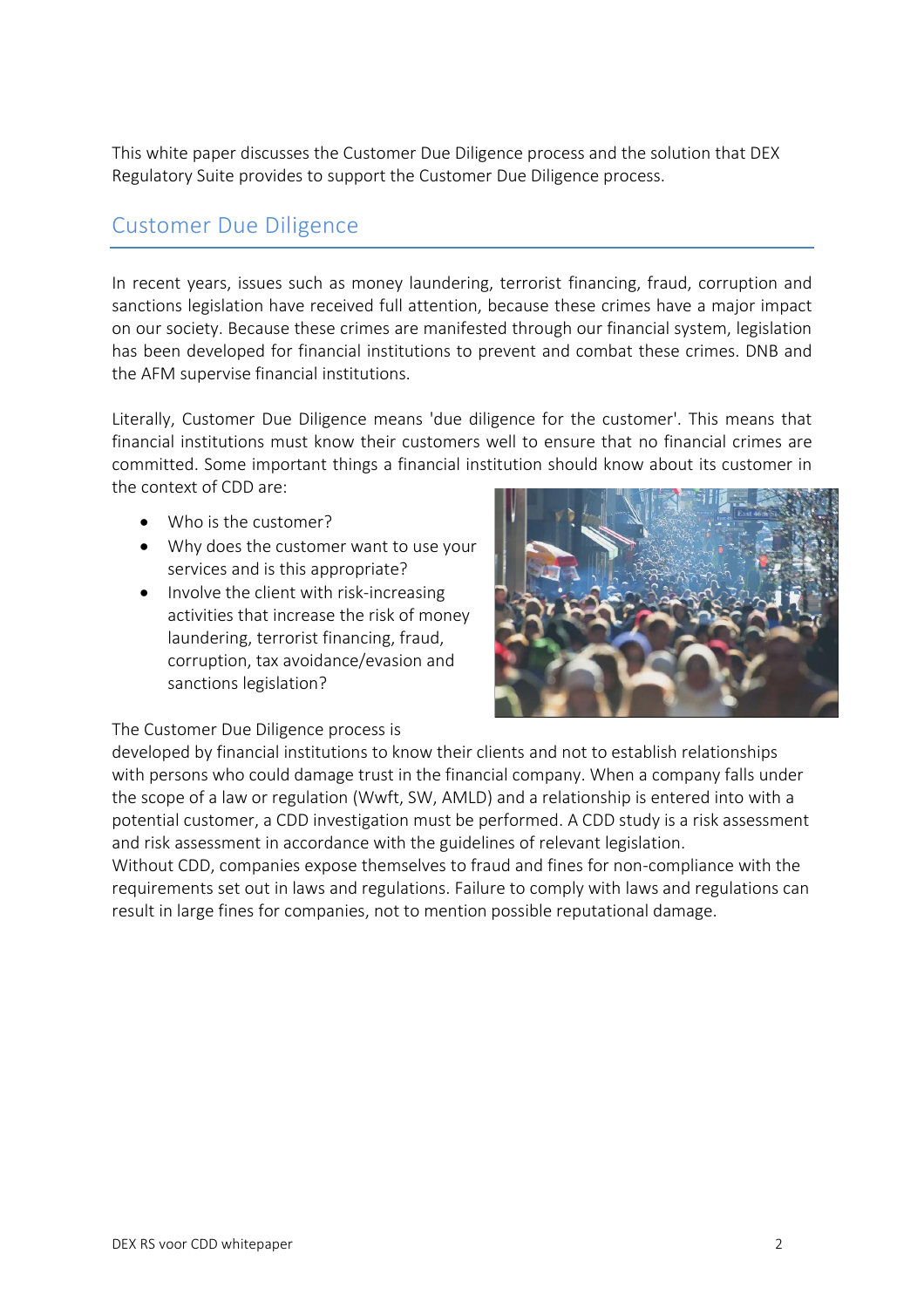## Implementation CDD

Financial organizations develop CDD and Sanctions policies on the basis of legislation and regulations. This policy describes how financial institutions want to implement CDD legislation and regulations.

Implementing the developed policy seems simple, but practice shows otherwise. In addition, developments in this area follow each other in rapid succession and it is important to adapt the CDD processes quickly. But why is implementing policy so difficult now?

The Wwft and Sanctions Act consist of abstract descriptions in which it is not stated how the CDD investigation should be carried out. Many organizations have difficulty translating CDD policy into practical implementation. However, it is crucial to get this right right away. When the policy has been implemented and adjustments have to be made, this often means remedial work. This is time consuming and therefore costs a lot of money.

A few points are listed below that a good methodology must meet:

- Research must be of high quality: CDD has become a broad field with many risks that must be taken into account. How do you ensure that everyone touches on all elements of the CDD investigation?
- Research must be reproducible: this means that decision-making must be well documented, but a third party must also be able to establish how the client's relevant risk classification has been determined (3rd party, such as DNB and AFM).
- Research must be carried out with sufficient speed: the commercial process will be frustrated if it is not carried out quickly enough.
- Implementation of new developments: how do you ensure that new legislation and regulations are implemented immediately? Think, for example, of new developments in the field of tax avoidance and evasion.
- Monitoring risks: how do you ensure that specific risks at the customer can be monitored in a timely manner?
- Is it clear to the organizations which risks are run in the customer portfolio and is the CDD policy adjusted periodically?

DEX Data Explorers has developed DEX Regulatory Suite for Customer Due Diligence (CDD). The software supports organizations that fall under the Wwft to properly implement their CDD policy. The solution is designed in such a way that someone who has less experience with conducting CDD research can still carry out a good investigation. The process is shown in the next section.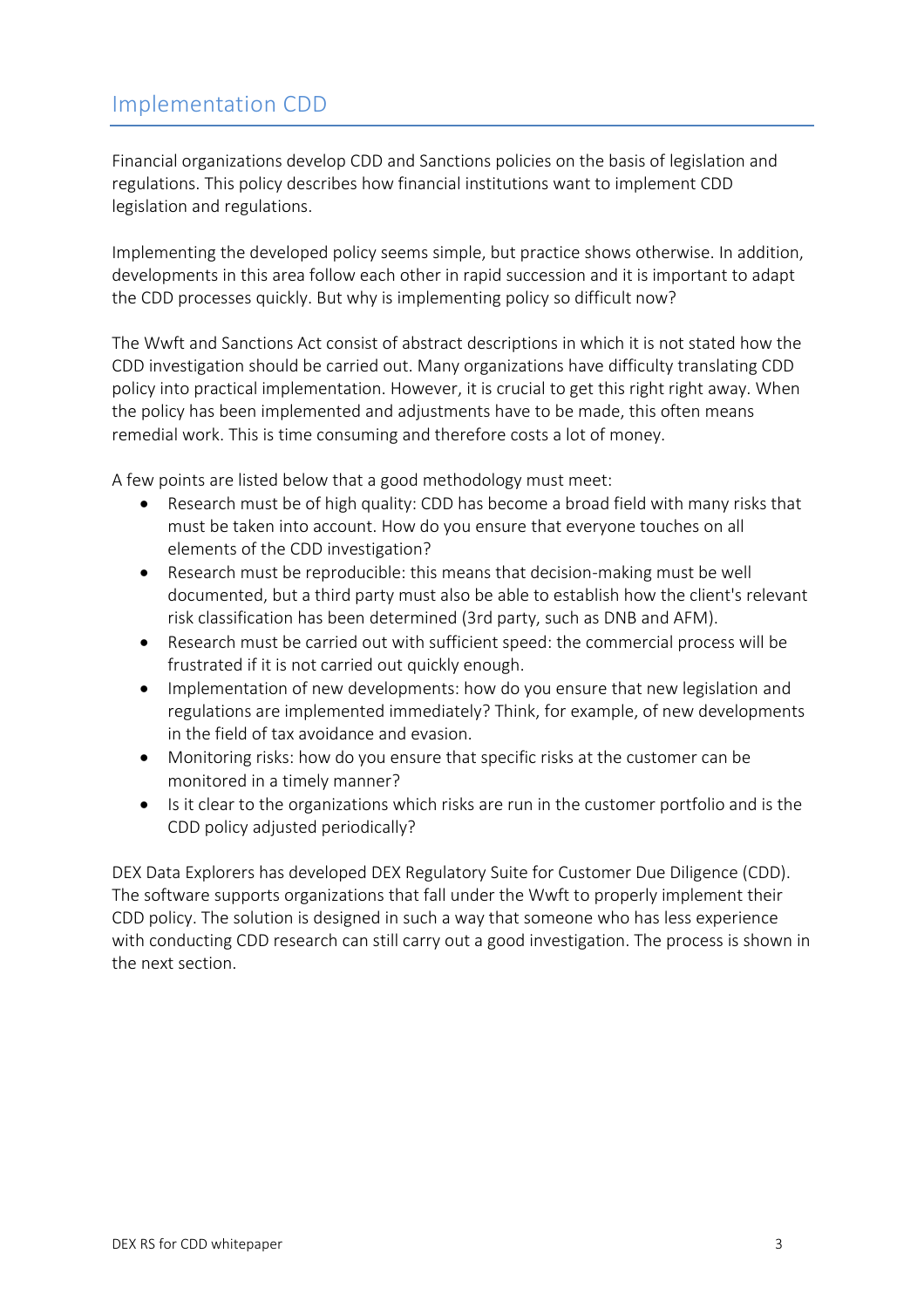# DEX Regulatory Suite CDD Process

In the CDD process, an institution collects a lot of information, which is often recorded in a rather unstructured way, for example in a Word file. DEX CDD supports the entire CDD process for Natural Persons (NP) and Non Natural Persons (NNP, business entities).



The diagram below briefly shows the CDD process.

The CDD process is explained below per process step.

#### 1. Create customer profile

The term Know Your Customer (KYC) means that you know who your customer is. That is why every CDD study starts with creating a customer profile. This is the basis of good customer research. The better this is carried out, the better the risks can be determined at the customer. The customer profile includes the following elements:

- Recording general data of the relation data;
- Recording relationship image: who is the customer, what activities does the customer perform, nature and purpose of the relationship, what services are offered, source of assets/resources and the customer's transaction profile;
- Scope of research: exactly what and who are being investigated and why. Who are the UBOs, who are the associated parties, are there environmental factors to take into account;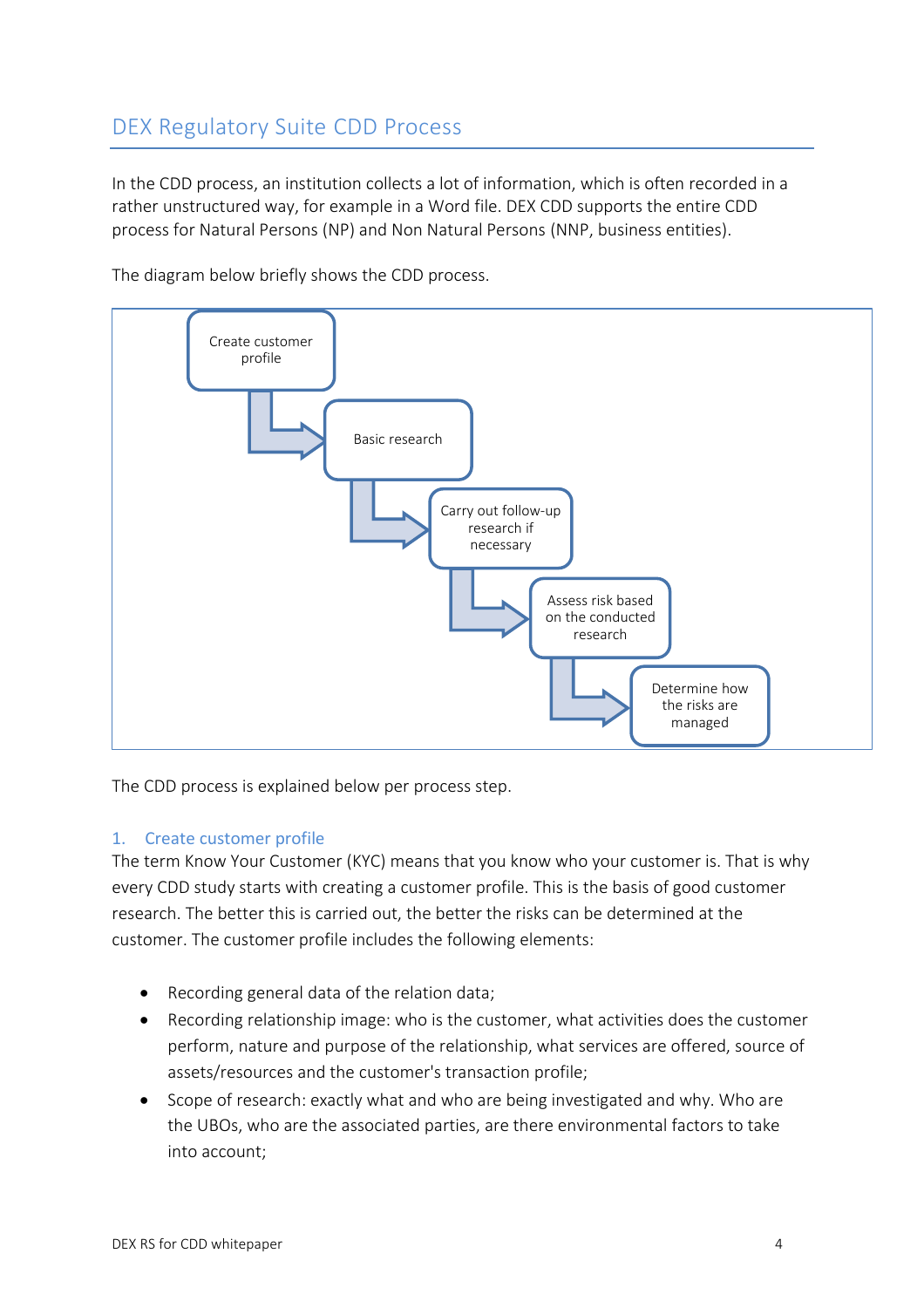When the customer profile has been drawn up (based on supporting documentation), you basically already know a lot about the customer. Now it is important that a risk assessment must be made of the customer in relation to the risks specified in the law (money laundering, terrorist financing, fraud, corruption and sanctions legislation). This is done by conducting the basic research.

| <b>DIX</b> Procesflow: D0111 2021-03-31 |               |                       |                                                |                                                          |                         |                                                                                                                     |                     |                                                                   |                          |          |                |                                  | <b>COLLECTION</b> | $\Box$ | $\mathsf{X}$ |
|-----------------------------------------|---------------|-----------------------|------------------------------------------------|----------------------------------------------------------|-------------------------|---------------------------------------------------------------------------------------------------------------------|---------------------|-------------------------------------------------------------------|--------------------------|----------|----------------|----------------------------------|-------------------|--------|--------------|
|                                         |               |                       |                                                |                                                          |                         | Algemene gegevens Management samenvatting Beschrijving relatiebeeld Scope onderzoek Basisonderzoek Vervolgonderzoek |                     |                                                                   |                          |          |                |                                  |                   |        | $\sim$       |
|                                         |               |                       |                                                |                                                          |                         |                                                                                                                     |                     | <b>Algemene gegevens</b>                                          |                          |          |                |                                  |                   |        |              |
|                                         | <b>D</b> 0111 | Dossiemummer          | Datum rapportage Naam adviseur<br>2021-03-31   | Billand                                                  | ID organisatie<br>10111 | Type onderzoek<br>Acceptatie                                                                                        |                     |                                                                   |                          |          |                |                                  |                   |        |              |
| D0111 2021-03-31                        |               |                       |                                                |                                                          |                         |                                                                                                                     |                     |                                                                   |                          |          |                |                                  |                   |        |              |
|                                         |               |                       |                                                |                                                          |                         |                                                                                                                     |                     |                                                                   |                          |          |                |                                  |                   |        |              |
| <b>Algemene gegevens</b>                |               |                       |                                                |                                                          |                         |                                                                                                                     |                     |                                                                   |                          |          |                |                                  |                   |        |              |
| $+1$                                    |               |                       |                                                |                                                          |                         |                                                                                                                     |                     |                                                                   |                          |          |                |                                  |                   |        |              |
| Dossiernummer                           |               | D0111                 |                                                | Datum rapportage 2021-03-31                              |                         |                                                                                                                     |                     |                                                                   |                          |          |                |                                  |                   |        |              |
| Naam adviseur                           |               | Billand               |                                                | Afdeling                                                 | A0111                   |                                                                                                                     |                     | $\overline{\vee}$<br>Acceptatie door REL-Relatieverantwoordelijke |                          |          |                |                                  |                   |        |              |
| <b>Type ID organisatie</b>              |               | <b>BSN-BSN-nummer</b> |                                                | $\sim$ ID organisatie                                    | 10111                   |                                                                                                                     | Handelsnaam         | Carlwood                                                          | Juridische naam Westside |          |                |                                  |                   |        |              |
| Sector                                  |               |                       | BAR-Bardancings en clubs, Hotels, v Rechtsvorm |                                                          | <b>BVE-BV</b>           |                                                                                                                     | $\vee$ Aard relatie | VER-(Incidentele) verkooptransact v                               |                          |          |                |                                  |                   |        |              |
| Straat                                  |               | Casa Verde Dr         |                                                | Huisnummer                                               | 599                     |                                                                                                                     | Postcode            | 2723L                                                             | Plaats                   | Seabrook | Land KW-KUWAIT | $\sim$ Telefoonnummer 4395764101 |                   |        |              |
| Type ID moederbedrijf                   |               |                       |                                                | $BIN-Buitenlands identificationumr \vee 1D modechedriff$ | 10111                   |                                                                                                                     |                     | $\backsim$<br>Type onderzoek ACC-Acceptatie                       |                          |          |                |                                  |                   |        |              |
|                                         |               |                       |                                                |                                                          |                         |                                                                                                                     |                     |                                                                   |                          |          |                |                                  |                   |        |              |
|                                         |               |                       |                                                |                                                          |                         |                                                                                                                     |                     |                                                                   |                          |          |                |                                  |                   |        | Close        |
|                                         |               |                       |                                                |                                                          |                         |                                                                                                                     |                     |                                                                   |                          |          |                |                                  |                   |        |              |

DEX RS for CDD records the files, the different aspects of the CDD file can be maintained.

#### 2. Basic research

In the basic research, risk indicators have been identified for Natural persons and Nonnatural persons to be able to detect risks as specified in the Wwft and Sanctions Act. The following risk indicators apply to the NP and NNP.

| <b>Natural Persons</b>  | <b>Non-Natural Persons</b> |
|-------------------------|----------------------------|
| Geographical Risk       | Geographical Risk          |
| Sector Risk             | Sector Risk                |
| <b>Transaction Risk</b> | <b>Transaction Risk</b>    |
| Product/service risk    | Product/service risk       |
| PEP risk                | PEP risk                   |
| <b>Transaction Risk</b> | <b>Transaction Risk</b>    |
| Third Party Risk        | Third Party Risk           |
| Negative Signals Risk   | Negative Signals Risk      |
|                         | <b>Structure Risk</b>      |
|                         | Legal Form Risk            |

Basic questions have been developed for each risk indicator. When the customer profile is properly drawn up, the basic questions of the risk indicators can be answered. By answering these questions it becomes clear whether there are risks at the customer that need to be further investigated.

DEX RS shows the customer's risk profile based on the answers given.

#### Example of determining geographical risk

A Private Limited Company (BV) that wants to become a customer of your organization has activities in a high-risk country, Syria. The analyst can indicate in the basic research that the client has activities in Syria.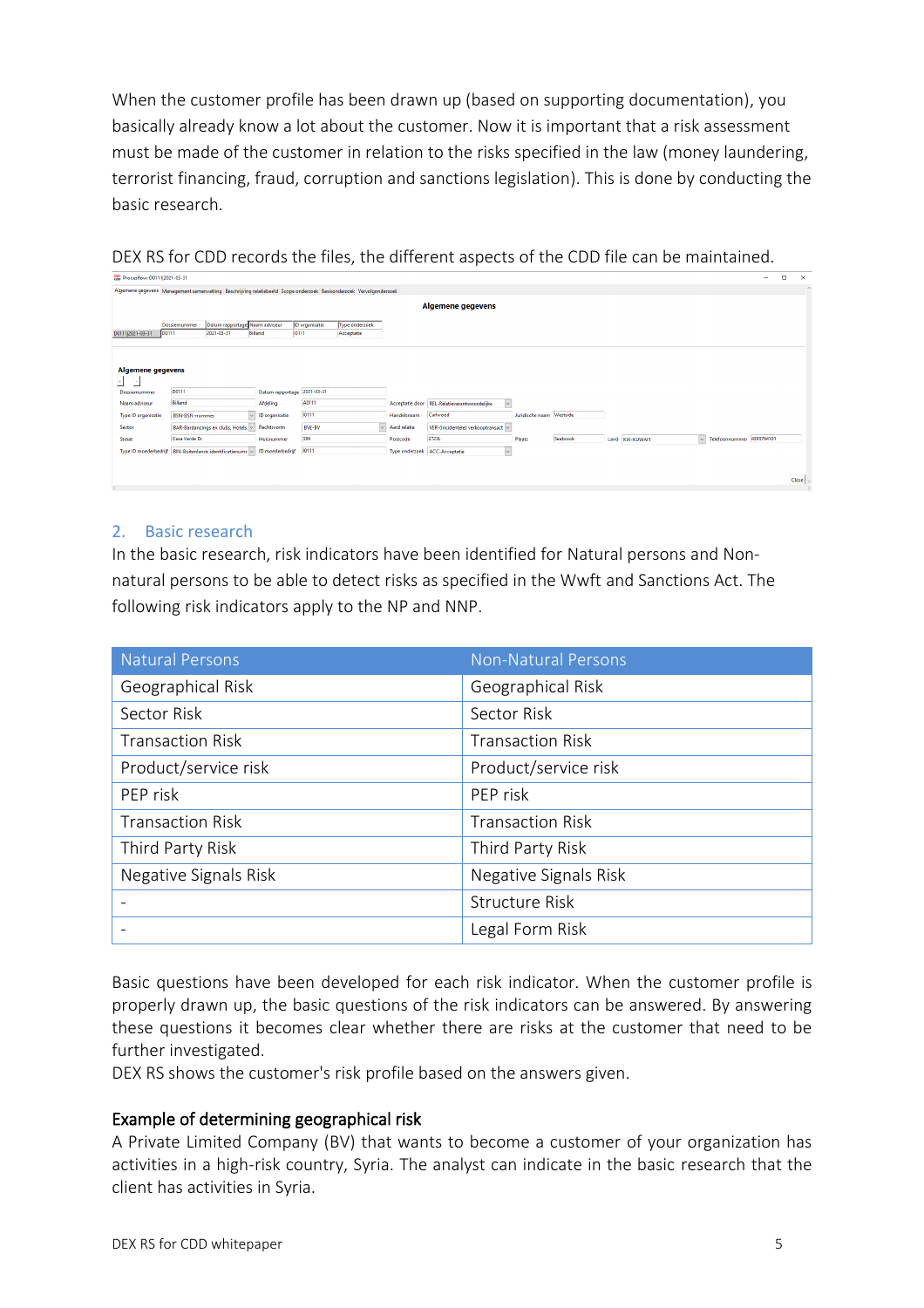Syria is a high risk country, but why is this country a high risk? In a database, it is worked out per country whether the country concerned has risk-increasing factors in the area of the risks specified in the Wwft and SW (money laundering, terrorist financing, fraud, corruption, sanctions legislation).

Syria is a high-risk country where all risks (listed in the Wwft and SW) apply. This means that it must be investigated whether the aforementioned risks can be mitigated for the potential customer. By filling in Syria in the basic questions, follow-up questions are automatically triggered in the field of money laundering, terrorist financing, corruption/fraud and sanctions legislation. By answering these questions it becomes clear whether the geographic risk has been mitigated enough to enter into a business relationship.<br>Algemene gegevens Management samenvatting Beschrijving relatiebeeld Scope onderzoek Basisonderzoek Vervolgonderzoek

**Basisonderzoek** 

|                  | Dossiernummer | Datum rapportage Naam adviseur |         | <b>ID</b> organisatie | Type onderzoek |
|------------------|---------------|--------------------------------|---------|-----------------------|----------------|
| D0111I2021-03-31 | <b>ID0111</b> | 2021-03-31                     | Billand | 10111                 | Acceptatie     |

#### **Basisonderzoek - samenvatting** Create questionnaire for this file

|                          |             |      | Vragen beantwoord? Risico |                        | Materieel risico |                            | Handmatige afwijking Verklaring |      |
|--------------------------|-------------|------|---------------------------|------------------------|------------------|----------------------------|---------------------------------|------|
|                          |             | C001 |                           |                        | C002             |                            | C004                            | C005 |
| Geografisch risico       | R001        | Ja   |                           | $\sqrt{3}$ -Hoog       | $\vee$ Ja        | $\checkmark$               |                                 |      |
| Rechtsvormrisico         | R002        | Ja   |                           | $\vee$ 1-Laag          | $\checkmark$     | Nee<br>$\checkmark$        | $\checkmark$                    |      |
| Structuurrisico          | R003        | Ja   |                           | $\vert$ $\vert$ 1-Laag |                  | $\vee$ Nee<br>$\checkmark$ | $\checkmark$                    |      |
| Sectorrisico             | <b>R004</b> | Ja   |                           | $\sqrt{1-Laaq}$        | $\checkmark$     | <b>Nee</b><br>$\checkmark$ | $\checkmark$                    |      |
| Product-dienst risico    | <b>R005</b> | Ja   |                           | $\vee$ 1-Laag          | $\checkmark$     | Nee<br>$\checkmark$        | $\checkmark$                    |      |
| PEP-risico               | <b>R006</b> | Ja   |                           | $\sqrt{1-Laaq}$        | $\checkmark$     | <b>Nee</b><br>$\checkmark$ | $\checkmark$                    |      |
| Transactierisico         | <b>R007</b> | Ja   |                           | $\vee$ 1-Laag          | $\checkmark$     | Nee<br>$\checkmark$        | $\checkmark$                    |      |
| Derde partij risico      | <b>R008</b> | Ja   |                           | $\vee$ 1-Laag          | $\checkmark$     | <b>Nee</b><br>$\checkmark$ | $\checkmark$                    |      |
| Negatieve signalenrisico | R009        | Ja   | $\checkmark$              | $1$ -Laag              |                  | <b>Nee</b><br>$\checkmark$ | $\checkmark$                    |      |

|                      | Basisonderzoek - geografisch risico |                             |                        |  |  |  |  |  |  |  |  |
|----------------------|-------------------------------------|-----------------------------|------------------------|--|--|--|--|--|--|--|--|
| $+$                  |                                     |                             |                        |  |  |  |  |  |  |  |  |
| Dossiernummer        | D0111                               | Datum rapportage 2021-03-31 |                        |  |  |  |  |  |  |  |  |
| Statutaire zetel     | SY-SYRIAN ARAB REPUBLIC             | <b>Overall Risico</b>       | 3-Hoog<br>$\checkmark$ |  |  |  |  |  |  |  |  |
| Plaats van vestiging | <b>CY-CYPRUS</b>                    | <b>Overall Risico</b>       | 1-Laag<br>$\checkmark$ |  |  |  |  |  |  |  |  |
|                      |                                     |                             |                        |  |  |  |  |  |  |  |  |

If none of the basic questions results in a medium or high risk, it is determined that there are no risk-increasing factors and the customer can be classified in the low risk category. In that case, the investigation is completed. When there is a 'hit' on one of the basic questions, in-depth questions must be answered, i.e. the follow-up research.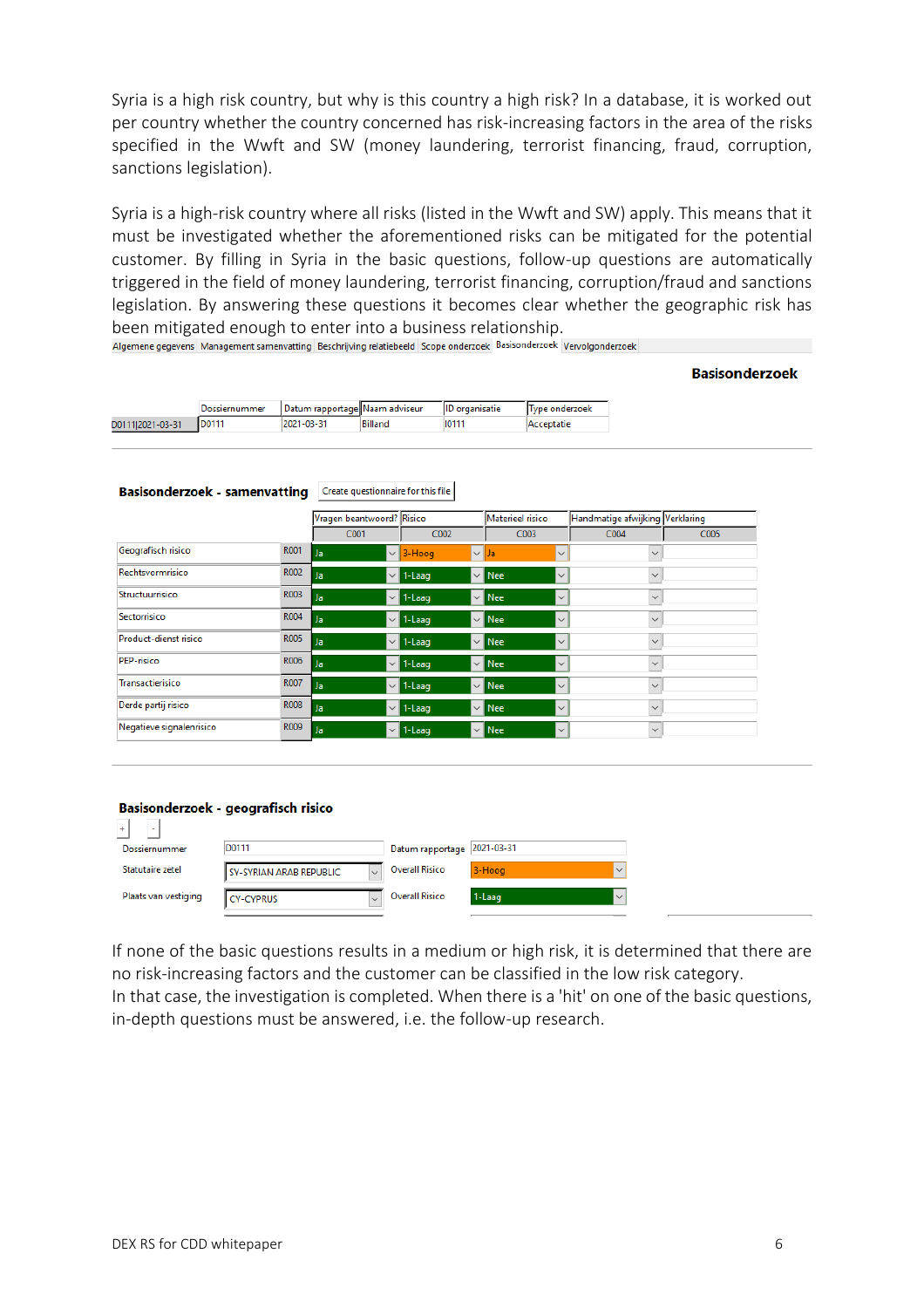#### 3. Follow-up research

The in-depth questions are automatically selected depending on which questions are triggered in the basic survey. The example below shows which questions are triggered based on the increased Geographical risk.



This makes it clear to everyone within the organization which follow-up research must be carried out for the risks that are triggered in the basic research.

Below are some of the follow-up questions that have been selected on the basis of identified risks.

| Vervolgonderzoek |                                                                                                                                                                                                  |                  |            |                             |                                                                                                                                                    |  |  |  |  |  |  |  |
|------------------|--------------------------------------------------------------------------------------------------------------------------------------------------------------------------------------------------|------------------|------------|-----------------------------|----------------------------------------------------------------------------------------------------------------------------------------------------|--|--|--|--|--|--|--|
|                  |                                                                                                                                                                                                  |                  |            |                             |                                                                                                                                                    |  |  |  |  |  |  |  |
| Dossiernummer    | D0111                                                                                                                                                                                            | Datum rapportage | 2021-03-31 | Code                        | GRC-Geografisch risico corruptie                                                                                                                   |  |  |  |  |  |  |  |
|                  |                                                                                                                                                                                                  |                  |            | onderzoeksonderwerp         |                                                                                                                                                    |  |  |  |  |  |  |  |
| Vraagnummer      | GRC1-CORRUPTIE, Activiteiten en netwerken Beoordeel het risico op corruptie: - Welke activiteiten voert de klant uit en hebben die een relatie met een v                                         |                  |            |                             |                                                                                                                                                    |  |  |  |  |  |  |  |
|                  | CORRUPTIE, Activiteiten en netwerken                                                                                                                                                             |                  |            |                             |                                                                                                                                                    |  |  |  |  |  |  |  |
|                  | Beoordeel het risico op corruptie:                                                                                                                                                               |                  |            |                             |                                                                                                                                                    |  |  |  |  |  |  |  |
|                  | - Welke activiteiten voert de klant uit en hebben die een relatie met een verhoogd risico op corruptie (denk by aan defensie, handel in grondstoffen, of                                         |                  |            |                             |                                                                                                                                                    |  |  |  |  |  |  |  |
|                  | projectfinanciering)?<br>Zijn er activiteiten in landen met een hoog corruptie risico?                                                                                                           |                  |            |                             |                                                                                                                                                    |  |  |  |  |  |  |  |
|                  | Zijn er derde partijen betrokken bij de transacties? (bv distributeurs, verkoopagenten, consultants of andere tussenpersonen)<br>Zijn er belangen van de individuele bestuurders en medewerkers? |                  |            |                             |                                                                                                                                                    |  |  |  |  |  |  |  |
|                  | ls er een afhankelijkheid van grote overheidscontracten voor inkomsten of van vergunningen?                                                                                                      |                  |            |                             |                                                                                                                                                    |  |  |  |  |  |  |  |
|                  | Kijk bij de beoordeling ook op de website van het bedrijf en onderzoek het risico.                                                                                                               |                  |            |                             |                                                                                                                                                    |  |  |  |  |  |  |  |
| Antwoord         |                                                                                                                                                                                                  |                  |            |                             |                                                                                                                                                    |  |  |  |  |  |  |  |
|                  |                                                                                                                                                                                                  |                  |            |                             |                                                                                                                                                    |  |  |  |  |  |  |  |
|                  |                                                                                                                                                                                                  |                  |            |                             |                                                                                                                                                    |  |  |  |  |  |  |  |
|                  |                                                                                                                                                                                                  |                  |            |                             |                                                                                                                                                    |  |  |  |  |  |  |  |
|                  |                                                                                                                                                                                                  |                  |            |                             |                                                                                                                                                    |  |  |  |  |  |  |  |
|                  |                                                                                                                                                                                                  |                  |            |                             |                                                                                                                                                    |  |  |  |  |  |  |  |
| Dossiernummer    | D0111                                                                                                                                                                                            | Datum rapportage | 2021-03-31 | Code<br>onderzoeksonderwerp | GRC-Geografisch risico corruptie<br>$\checkmark$                                                                                                   |  |  |  |  |  |  |  |
|                  |                                                                                                                                                                                                  |                  |            |                             |                                                                                                                                                    |  |  |  |  |  |  |  |
| Vraagnummer      |                                                                                                                                                                                                  |                  |            |                             | GRC2-CORRUPTIE, Maatregelen en attitude Beoordeel of de klant maatregelen heeft getroffen om corruptie tegen te gaan. Heeft de klant maatregelen o |  |  |  |  |  |  |  |
|                  | CORRUPTIE, Maatregelen en attitude                                                                                                                                                               |                  |            |                             |                                                                                                                                                    |  |  |  |  |  |  |  |
|                  | Beoordeel of de klant maatregelen heeft getroffen om corruptie tegen te gaan.                                                                                                                    |                  |            |                             |                                                                                                                                                    |  |  |  |  |  |  |  |
|                  | Heeft de klant maatregelen of beleid intwikkeld met betrekking tot:<br>Hoe om te gaan met overheid officials en/of politiek prominente personen.                                                 |                  |            |                             |                                                                                                                                                    |  |  |  |  |  |  |  |
|                  | Hoe om te gaan met derde partijen, en meer specifiek agenten en intermediairs.                                                                                                                   |                  |            |                             |                                                                                                                                                    |  |  |  |  |  |  |  |
|                  | Hoe om te gaan met grote (overheid gerelateerde) aanbestedingen.<br>Hoe om te gaan met donaties aan politieke partijen en/of liefdadigheidsinstellingen.                                         |                  |            |                             |                                                                                                                                                    |  |  |  |  |  |  |  |
| Antwoord         |                                                                                                                                                                                                  |                  |            |                             |                                                                                                                                                    |  |  |  |  |  |  |  |
|                  |                                                                                                                                                                                                  |                  |            |                             |                                                                                                                                                    |  |  |  |  |  |  |  |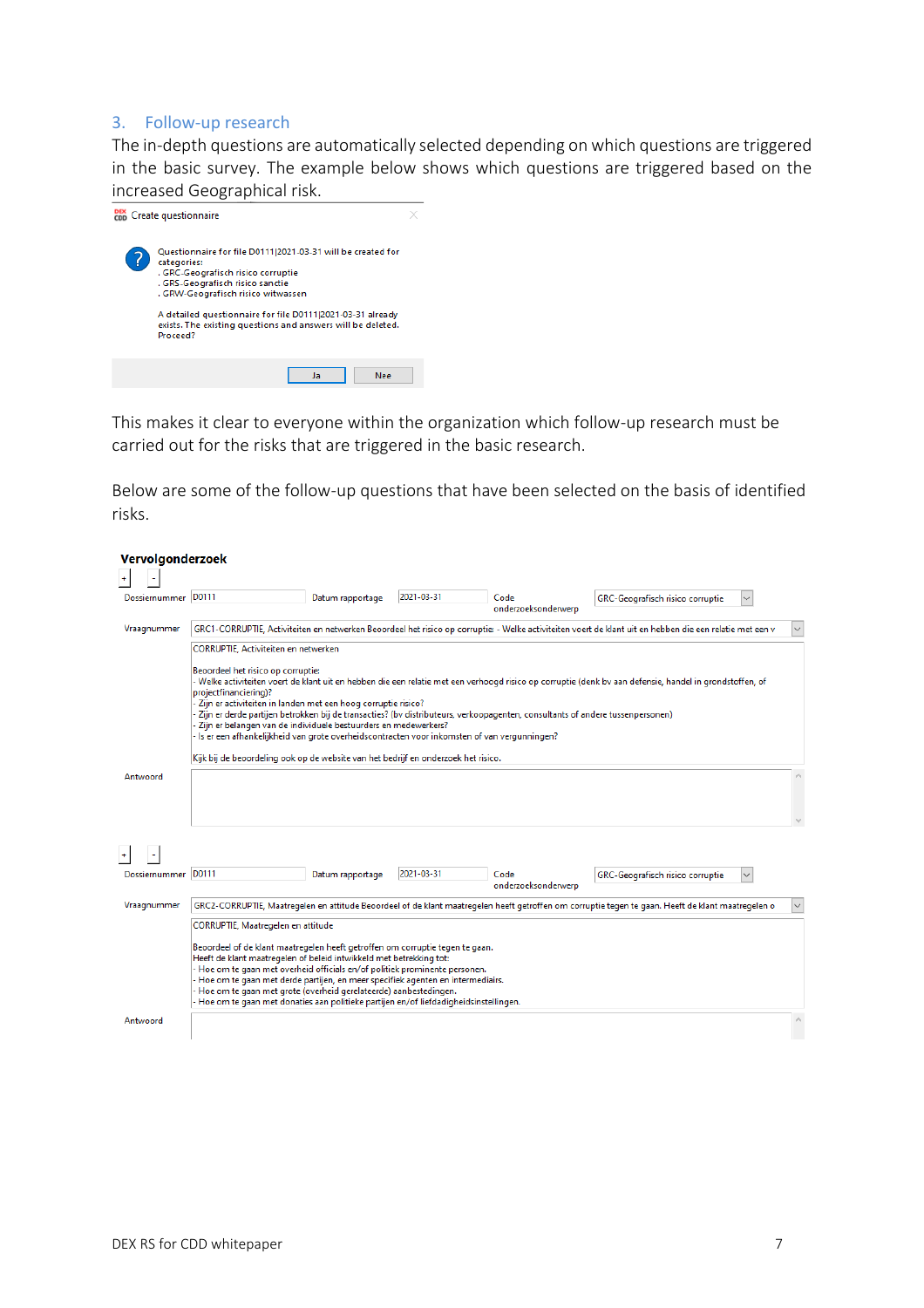#### 4. Assess risk based on the conducted research

After the basic research has been carried out and possibly also the follow-up research, the final conclusion can be drawn up. In this final conclusion it should be made clear which risk classification is advised and why it is advised. It is then important that the risk classification is accepted by an authorized employee(s). This data is all logged, so that everything is reproducible.

| <b>Gevalideerd totaalrisico</b>        |                                            |                                  |                  |                                 |       |                              |                      |
|----------------------------------------|--------------------------------------------|----------------------------------|------------------|---------------------------------|-------|------------------------------|----------------------|
| $+1$                                   |                                            |                                  |                  |                                 |       |                              |                      |
| Dossiernummer                          | D0111                                      | Datum rapportage                 | 2021-03-31       |                                 |       |                              |                      |
| Risicocategorie                        | 2-Midden<br>$\checkmark$                   | Aangemaakt op                    | 2021-01-15       | Accepteren door                 | A0111 |                              |                      |
| Motivatie risicoindeling<br>samengevat | Risicoscore vastgesteld in vorig onderzoek |                                  |                  |                                 |       |                              | $\curvearrowright$   |
|                                        |                                            |                                  |                  |                                 |       |                              | $\mathcal{M}$ .      |
| Initiële categorie                     | 3-Hoog<br>$\checkmark$                     | Te accepteren<br>risicocategorie | 1-Laag<br>$\vee$ |                                 |       |                              |                      |
| Motivatie risicoindeling<br>samengevat | Op basis van geografisch risico            |                                  |                  |                                 |       |                              | $\wedge$             |
|                                        |                                            |                                  |                  |                                 |       |                              | $\mathcal{A}$        |
| Accepteren door                        | Risicocomissie                             | Geaccepteerd door                | Risicocomissie   | Datum van acceptatie 2021-04-21 |       | Definitieve risico categorie | $3 - Hooq$<br>$\sim$ |

#### 5. Determine how the risks are managed

In the previous step, the final conclusion was established and the risk classification was accepted. The risk classification is already a kind of management measure. The higher the risk, the more often the customer must be analyzed for changes in the customer situation that could influence an increased risk.

Additional management measures may also be required. For example, if new annual figures will be released soon and the organization would still like to receive this, a management measure can be introduced.

In DEX Regulatory Suite for CDD, the control measures can be recorded and monitored for proper compliance. This completes the CDD process.

|                                        | Beheersmaatregelen uit te voeren |                             |            |                   |            |                               |                                               |                                     |  |            |  |  |
|----------------------------------------|----------------------------------|-----------------------------|------------|-------------------|------------|-------------------------------|-----------------------------------------------|-------------------------------------|--|------------|--|--|
| $\overline{a}$                         |                                  |                             |            |                   |            |                               |                                               |                                     |  |            |  |  |
| Dossiernummer                          | D0111                            | Datum rapportage 2021-03-31 |            | MaatregelID M0111 |            | Categorie<br>beheersmaatregel | <b>GRI-Geografisch risico</b><br>$\checkmark$ | Type beheersmaatregel MON-Monitoren |  | $\backsim$ |  |  |
| <b>Beschrijving soort</b><br>maatregel | Monitoren situarie in land       |                             |            |                   |            |                               |                                               |                                     |  | $\wedge$   |  |  |
|                                        |                                  |                             |            |                   |            |                               |                                               |                                     |  |            |  |  |
| <b>Status</b>                          | IBH-In behandeling               | Startdatum                  | 2022-04-21 | Deadline          | 2023-04-21 | Medewerker                    | M0111                                         |                                     |  |            |  |  |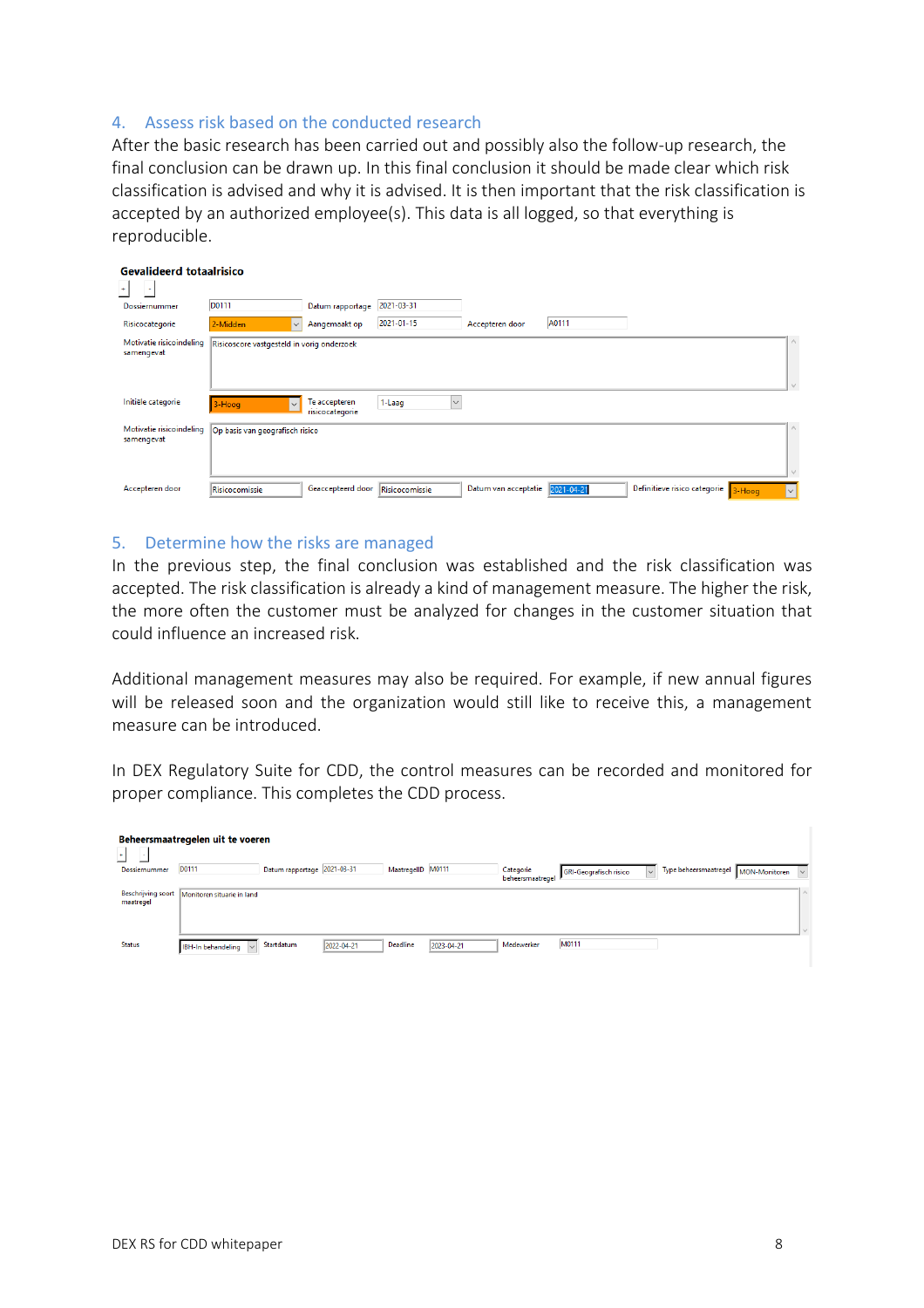#### 6. Output, management information, recording documentation

With DEX RS for CDD, an entire file can be easily exported to Excel.

|                                         | A                                                             | R                  | c                     | D            | F                                                                     | F                         | G                        | H               |                  |               | K             |                                          | M                                                              | $\mathsf{N}$               | $\circ$                   |
|-----------------------------------------|---------------------------------------------------------------|--------------------|-----------------------|--------------|-----------------------------------------------------------------------|---------------------------|--------------------------|-----------------|------------------|---------------|---------------|------------------------------------------|----------------------------------------------------------------|----------------------------|---------------------------|
|                                         | Scope onderzoek                                               | <b>TOC</b>         |                       |              |                                                                       |                           |                          |                 |                  |               |               |                                          |                                                                |                            |                           |
|                                         |                                                               |                    |                       |              |                                                                       |                           |                          |                 |                  |               |               |                                          |                                                                |                            |                           |
| 3                                       | Scope van het onderzoek - verbonden niet-natuurlijke personen |                    |                       |              |                                                                       |                           |                          |                 |                  |               |               |                                          |                                                                |                            |                           |
|                                         |                                                               |                    |                       |              |                                                                       |                           |                          |                 |                  |               |               |                                          |                                                                |                            |                           |
|                                         |                                                               |                    |                       | Dossier      |                                                                       |                           |                          | Adres           |                  |               |               |                                          |                                                                | Relatie                    |                           |
| 6                                       |                                                               | Dossiernu<br>Immer | Datum rapportage Naam |              | <b>KvK</b>                                                            | Straat                    | <b>Huisnummer</b>        | Postcode Plaats |                  | Land          | mer           | Telefoonnum Relatie tot cllient SBI-code |                                                                | Rechtsvorm                 | Risicocateg<br>lorie      |
| 7 <sup>7</sup>                          | D0111 2021-03-31 Painswick                                    | D0111              | 2021-03-31            | Painswick    | K0111                                                                 | Casa Verde 599<br>Dr      |                          | 2723L           | Seabrook         | <b>KUWAIT</b> |               | 4395764101 Associated party              | Markthand BV<br>el in<br>aardappele<br>n, groenten<br>en fruit |                            | 2-Midden                  |
| $\overline{\mathbf{8}}$                 |                                                               |                    |                       |              |                                                                       |                           |                          |                 |                  |               |               |                                          |                                                                |                            |                           |
| $\overline{9}$                          |                                                               |                    |                       |              |                                                                       |                           |                          |                 |                  |               |               |                                          |                                                                |                            |                           |
|                                         | 10 Scope van het onderzoek - verbonden natuurlijke personen   |                    |                       |              |                                                                       |                           |                          |                 |                  |               |               |                                          |                                                                |                            |                           |
|                                         |                                                               |                    |                       |              |                                                                       |                           |                          |                 |                  |               |               |                                          |                                                                |                            |                           |
| $\begin{array}{c} 11 \\ 12 \end{array}$ |                                                               |                    |                       | Dossier      |                                                                       |                           |                          |                 |                  | Adres         |               |                                          |                                                                | Relatie                    |                           |
| 13                                      |                                                               | Dossiernu<br>Immer | Datum rapportage Naam |              | <b>Voorletters</b>                                                    | Geboorteda Straat<br>ltum |                          | lmer            | Huisnum Postcode | Plaats        | Land          | Telefoonnummer                           | Functie                                                        | <b>Relatie tot cllient</b> | Bijbehoren<br>de entiteit |
| 14                                      | D0111 2021-03-31 Painswick                                    | D0111              | 2021-03-31            | Painswick KW |                                                                       |                           | 2021-02-28 Casa Verde Dr | 599             | 272SL            | Seabrook      | <b>KUWAIT</b> | 4395764101                               | F0111                                                          | <b>Associated party</b>    | <b>BO111</b>              |
|                                         |                                                               |                    |                       |              |                                                                       |                           |                          |                 |                  |               |               |                                          |                                                                |                            |                           |
| $\frac{15}{16}$                         |                                                               |                    |                       |              |                                                                       |                           |                          |                 |                  |               |               |                                          |                                                                |                            |                           |
|                                         | 17 Scope van het onderzoek - toelichting                      |                    |                       |              |                                                                       |                           |                          |                 |                  |               |               |                                          |                                                                |                            |                           |
| 18                                      |                                                               |                    |                       |              |                                                                       |                           |                          |                 |                  |               |               |                                          |                                                                |                            |                           |
|                                         |                                                               | Dossiernu          |                       |              | Datum rapportage Organisatie Aanleiding vertegenwoordigers Omgevingsf |                           |                          |                 |                  |               |               |                                          |                                                                |                            |                           |
| 19                                      |                                                               | mmer               |                       | structuur    | of UBOs meegenomen in<br>onderzoek                                    | actoren                   |                          |                 |                  |               |               |                                          |                                                                |                            |                           |
| 21                                      | 20 D0111 2021-03-31                                           | D0111              | 2021-03-31            | 00111        | LEIWNABCDEFGHUKLM80                                                   | 00111                     |                          |                 |                  |               |               |                                          |                                                                |                            |                           |

DEX RS for CDD has a number of predefined management reports, with which, for example, the progress of the handling of follow-up actions can be followed. It is also possible to easily add your own reports.



It is also possible to archive underlying documentation, for example identification documents or transaction overviews, in the system. In this way, an easily accessible archive is built up per file.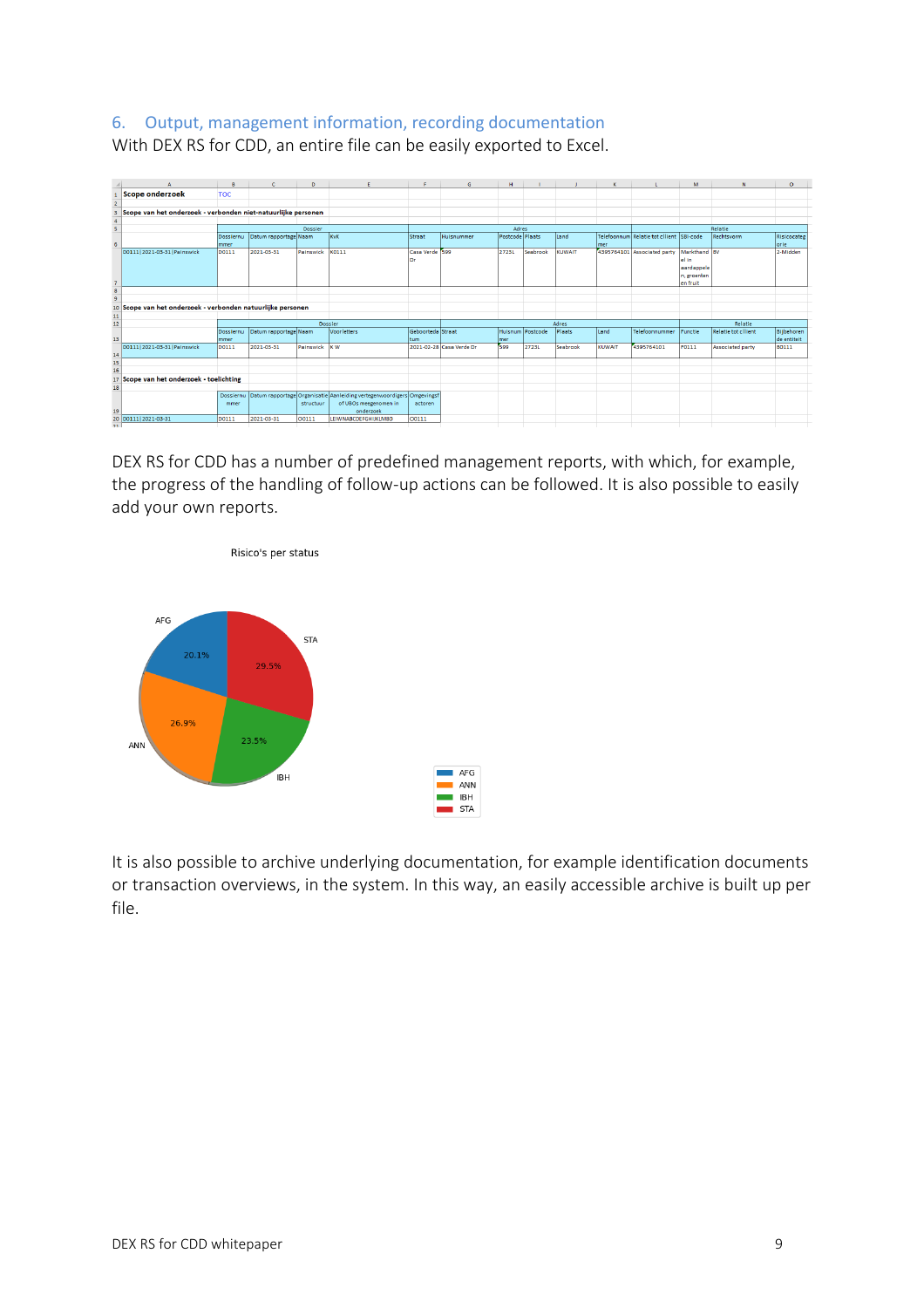# Benefits of DEX Regulatory Suite for CDD

Below we list some key benefits of DEX Regulatory Suite for CDD:

- System where a full CDD search for both the NP and the NNP can be performed.
- The system supports the process; someone without much CDD experience is guided through the study.
- Source documentation can be stored with the study, bundling the conducted study with all relevant documentation.
- Changes in SIRA, Policy, processes can be implemented directly in the system so that the organization remains compliant.
- Database of DEX Regulatory Suite CDD is kept up to date.
- The performed exam can be saved as a report
- All data is logged.
- The control measures can be monitored for correct and timely implementation.
- Management reports can be retrieved from the system. Types of reports are:
	- Distribution of the risk classifications with regard to the customer portfolio
	- Which risk indicators occur most frequently in the customer portfolio (important input SIRA)
	- Insight into the CDD workflow activities
	- Insight into progress of control measures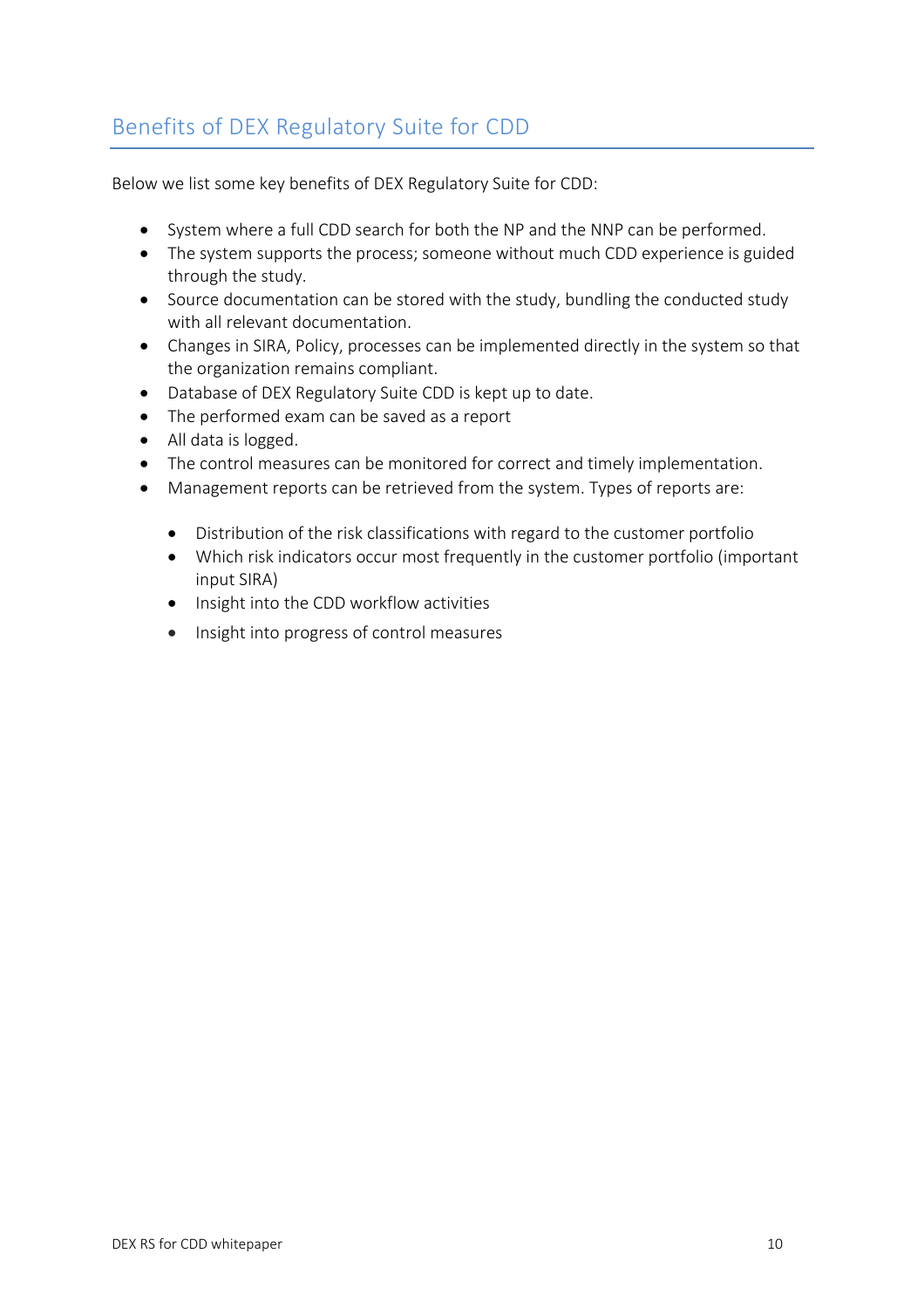## Norwin van Harmelen and Addition Knowledge House

DEX RS for CDD was developed in a collaboration between Norwin van Harmelen and Addition Knowledge House.

[Norwin van Harmelen](https://www.linkedin.com/in/drs-norwin-van-harmelen-531101a/) has many years of experience in setting up, implementing and managing Due Diligence processes. Based on this experience, Norwin developed the process that underpins DEX Regulatory Suite for CDD.

Addition Knowledge House [\(http://www.addition.nu\)](http://www.addition.nu/) is a DEX Regulatory Suite reseller. Addition Knowledge House provides the following services related to DEX Regulatory Suite:

- implementation support
- maintenance
- outsourcing business processes

Every situation is unique. That is why Addition Knowledge House is happy to discuss with you how we can optimally support your process.



## DEX Regulatory Suite

[DEX Regulatory Suite](http://www.dexregulatorysuite.com/) is the solution of DEX Data Explorers marketed by Addition Knowledge House. In addition to DEX RS for CDD, there are modules of DEX Regulatory Suite that support various regulatory reports. DEX Regulatory Suite supports the following regulations:

- CRD iv (COREP, FINREP, Funding Plans, Asset Encumbrance, Supervisory Benchmarking Portfolio)
- AnaCredit
- Residential Real Estate
- Deposit guarantee scheme
- MIFID ii
- SFTR
- CDD
- EMIR
- Monthly Securities Report (MER)
- Prospectus
- Socio-economic reports
- Digital Reporting (DRA)
- Solvency
- IORP ii
- Country risk
- Financial Assessment Framework (FTK)
- Premium pension institutions (PPIs)
- Tax reporting (VIA, FATCA)